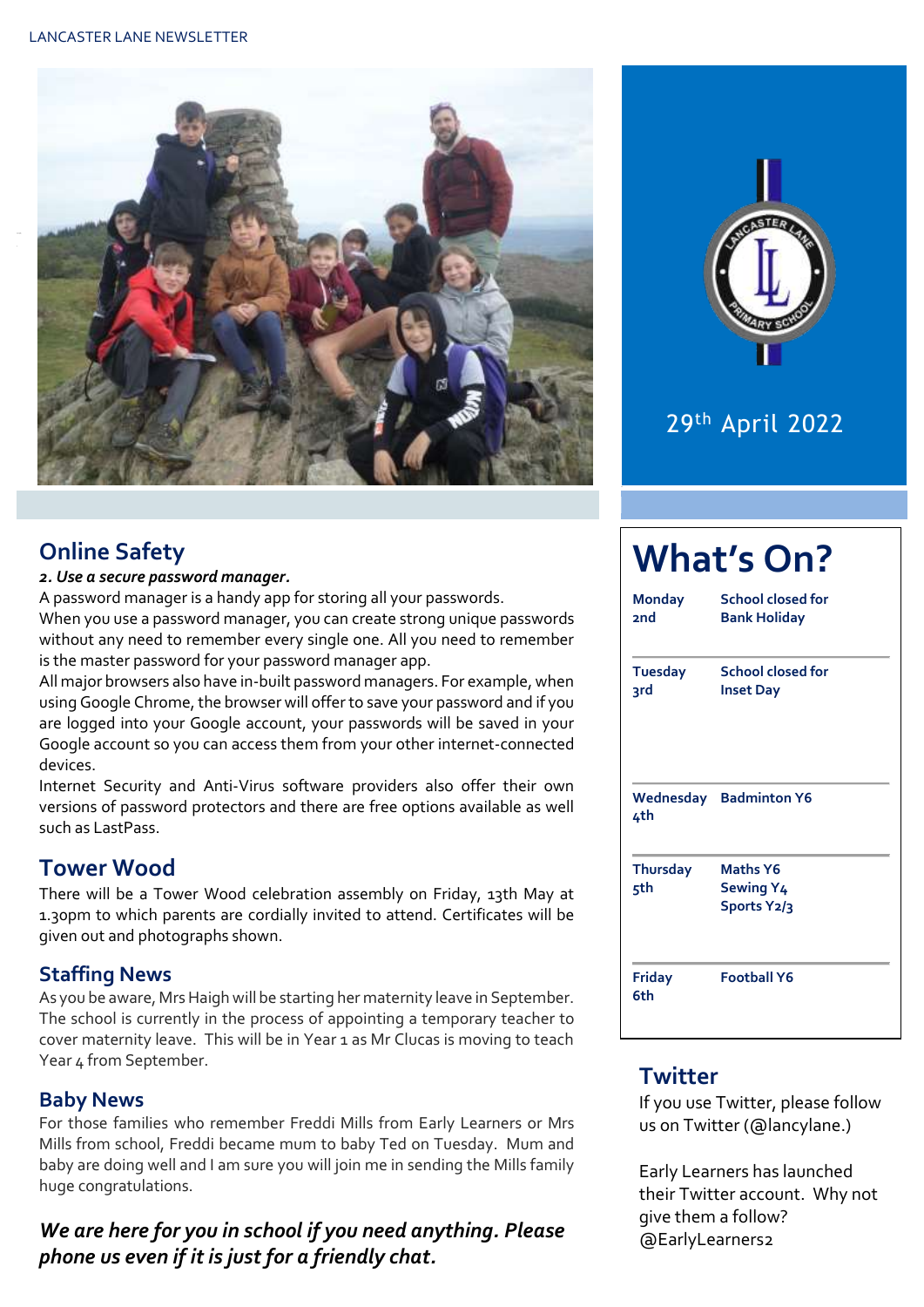

#### **Book Week**

We are working on the details of our annual Book Week which is to be held in school week beginning 23rd May. The theme for this year is reading through the decades to coincide with the Queen's Platinum Jubilee, which we will be celebrating as part of Book Week. Each class will be focusing on a different decade. We will send further information home very shortly.

#### **PTA Events**

Save the date! The next PTA meeting is on Monday, 23rd May at 3.30pm in the Year 1 classroom. Your children are welcome to attend with you.

#### **Newsletter**

Apologies for the last week's newsletter not being sent until Thursday; the children returned from Tower Wood and it was an oversight on our behalf. A copy of the newsletter is always available on the school website and can found by clicking on the Parents tab on the home page.

#### **Invasion Games Festival**

It was billed as hockey festival but was in fact a tag rug festival. However, great fun was had by the Year 5 team of girls who attended.

#### **Stoppers/Breakfast Club**

It's so easy to book online for a place at Breakfast Club and / or Stoppers. The children have the opportunity to have lots of fun giving you peace of mind that they are being well looked after. Prices are £3.50 for Breakfast Club and £8.20 for Stoppers.

**And finally….** happy May. May you see flowers all around you.

#### **Parental Questionnaire**

Thank you to everyone who filled in the questionnaire sent home last week.

#### **INSET Day**

School will be closed to children on Tuesday, 3rd May for an INSET Day. Staff in school will either be receiving First Aid training or working on the subject areas which they lead within school.